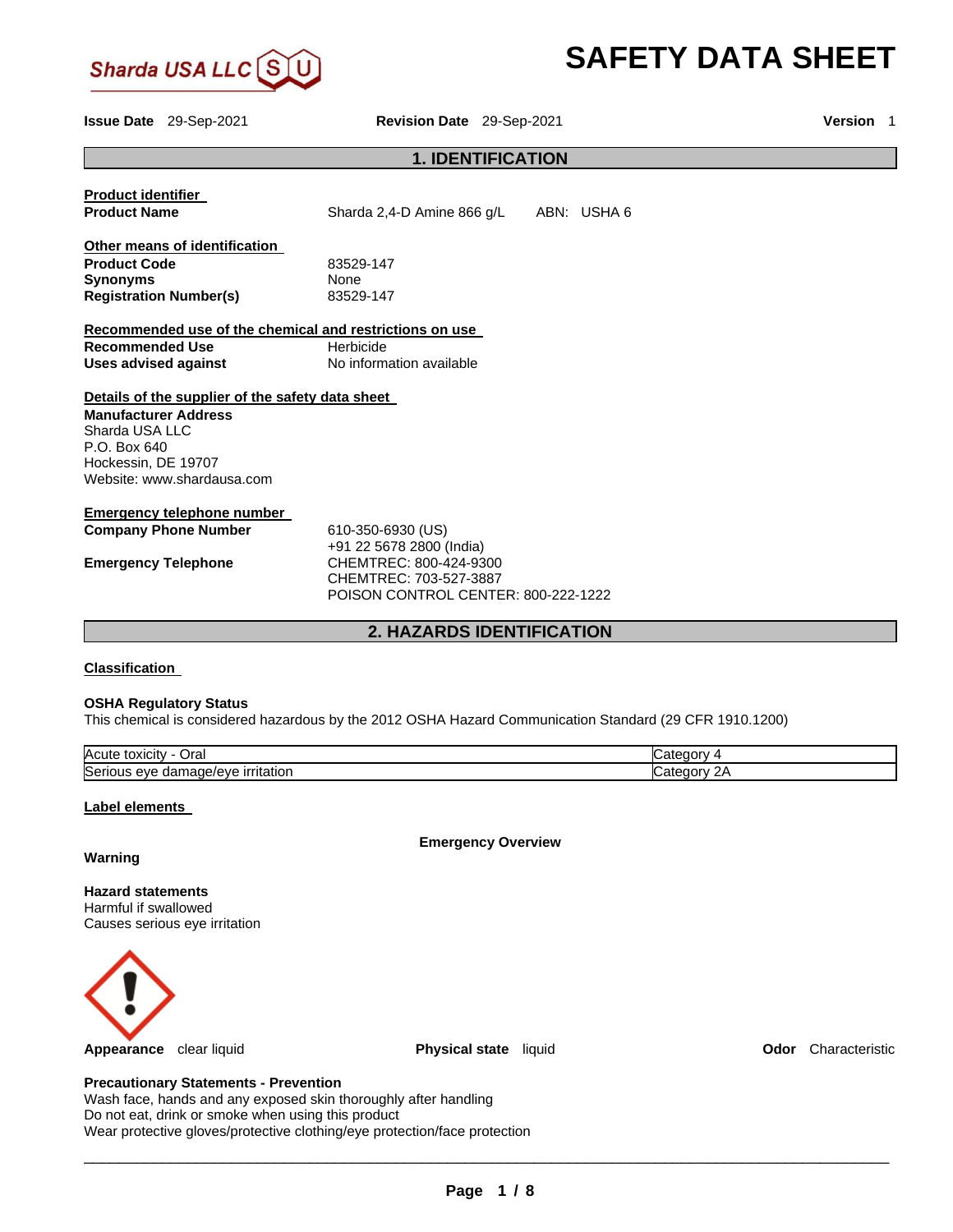## **Precautionary Statements - Response**

IF IN EYES: Rinse cautiously with water for several minutes. Remove contact lenses, if present and easy to do. Continue rinsing If eye irritation persists: Get medical advice/attention IF SWALLOWED: Call a POISON CENTER or doctor/physician if you feel unwell Rinse mouth

\_\_\_\_\_\_\_\_\_\_\_\_\_\_\_\_\_\_\_\_\_\_\_\_\_\_\_\_\_\_\_\_\_\_\_\_\_\_\_\_\_\_\_\_\_\_\_\_\_\_\_\_\_\_\_\_\_\_\_\_\_\_\_\_\_\_\_\_\_\_\_\_\_\_\_\_\_\_\_\_\_\_\_\_\_\_\_\_\_\_\_\_\_

## **Precautionary Statements - Disposal**

Dispose of contents/container to an approved waste disposal plant

## **Hazards not otherwise classified (HNOC)**

Not applicable

## **Other Information**

May be harmful in contact with skin. Repeated or prolonged contact may cause allergic reactions in very susceptible persons. Toxic to aquatic life with long lasting effects.

#### **Unknown acute toxicity**

0% of the mixture consists of ingredient(s) of unknown toxicity

## **3. COMPOSITION/INFORMATION ON INGREDIENTS**

## **Substance**

Not applicable

## **Mixture**

| <b>Chemical Name</b>           | CAS No     | Weight-% |
|--------------------------------|------------|----------|
| -D dimethylamine salt<br>- 4-1 | 2008-39-1  | 69.75    |
| Other ingredients              | roprietarv | 30.25    |
| .<br>$- - -$<br>. .            | .<br>. .   | .        |

If CAS number is "proprietary", the specific chemical identity and percentage of composition has been withheld as a trade secret.

## **4. FIRST AID MEASURES**

## **Description of first aid measures**

| <b>General advice</b>                                       | Call a poison control center or doctor for treatment advice. Have the product containers or<br>label with you when calling a poison control center or doctor, or going for treatment.                                                                            |
|-------------------------------------------------------------|------------------------------------------------------------------------------------------------------------------------------------------------------------------------------------------------------------------------------------------------------------------|
| Eye contact                                                 | Rinse immediately with plenty of water, also under the eyelids, for at least 15 minutes.<br>Remove contact lenses, if present and easy to do. Continue rinsing. Call a poison control<br>center or doctor for treatment advice.                                  |
| <b>Skin contact</b>                                         | Wash off immediately with soap and plenty of water while removing all contaminated<br>clothes and shoes. Wash contaminated clothing before reuse. If skin irritation persists, call<br>a physician. Call a poison control center or doctor for treatment advice. |
| <b>Inhalation</b>                                           | Move victim to fresh air. If breathing is irregular or stopped, administer artificial respiration.<br>Call a physician or poison control center immediately. Call a poison control center or<br>doctor for treatment advice.                                     |
| Ingestion                                                   | Call a physician or poison control center immediately. Drink 1 or 2 glasses of water. Do not<br>induce vomiting without medical advice. Never give anything by mouth to an unconscious<br>person.                                                                |
| Self-protection of the first aider                          | Ensure that medical personnel are aware of the material(s) involved and take precautions<br>to protect themselves.                                                                                                                                               |
| Most important symptoms and effects, both acute and delayed |                                                                                                                                                                                                                                                                  |
| <b>Symptoms</b>                                             | May cause redness and tearing of the eyes.                                                                                                                                                                                                                       |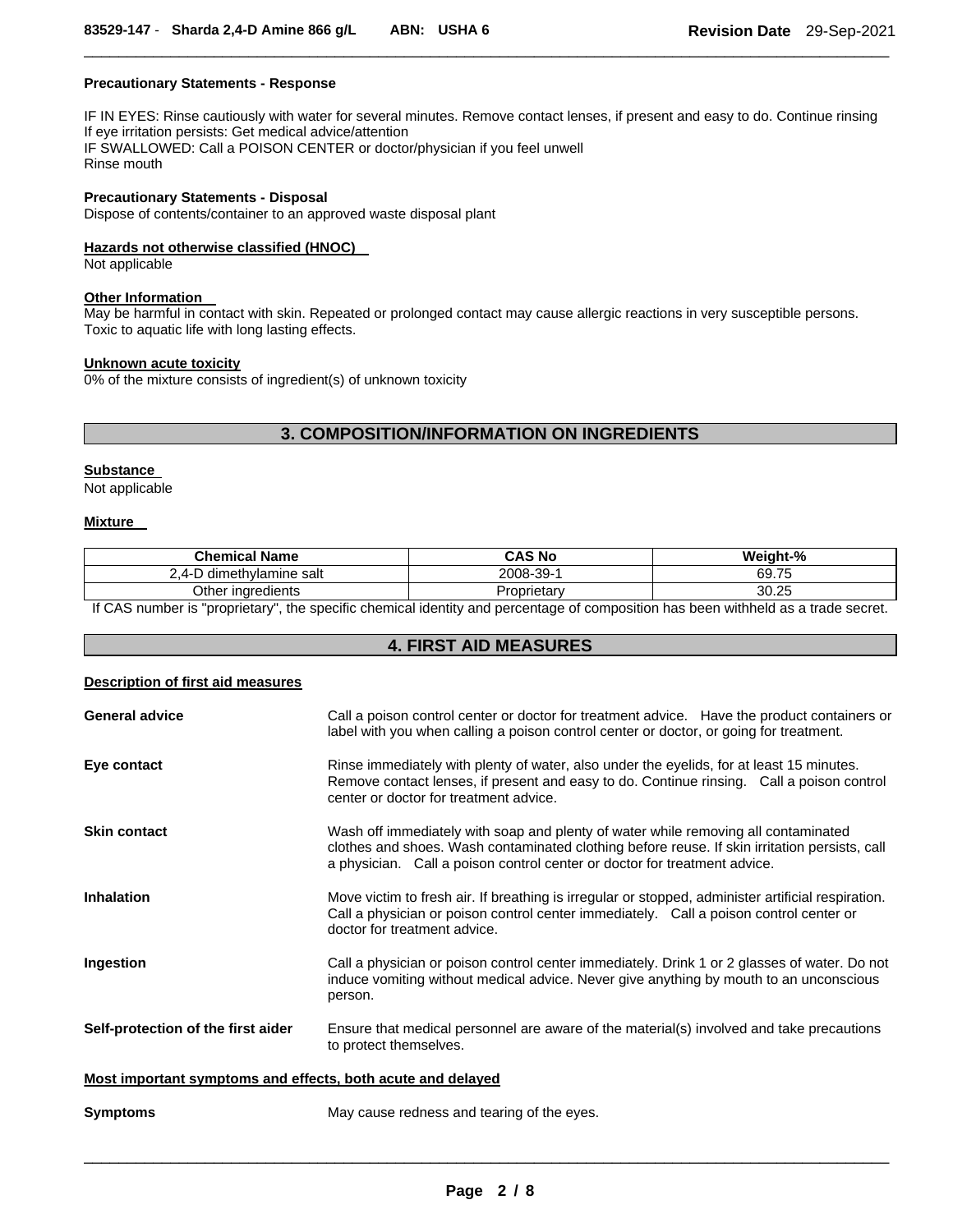## **Indication of any immediate medical attention and special treatment needed**

**Note to physicians** No specific antidote. Treat symptomatically. Probable mucosal damage may contraindicate the use of gastric lavage.

## **5. FIRE-FIGHTING MEASURES**

\_\_\_\_\_\_\_\_\_\_\_\_\_\_\_\_\_\_\_\_\_\_\_\_\_\_\_\_\_\_\_\_\_\_\_\_\_\_\_\_\_\_\_\_\_\_\_\_\_\_\_\_\_\_\_\_\_\_\_\_\_\_\_\_\_\_\_\_\_\_\_\_\_\_\_\_\_\_\_\_\_\_\_\_\_\_\_\_\_\_\_\_\_

## **Suitable extinguishing media**

Dry chemical, CO2, water spray or regular foam. Move containers from fire area if you can do it without risk. Dike fire-control water for later disposal. Water spray, fog or regular foam.

**Unsuitable extinguishing media** None.

## **Specific hazards arising from the chemical**

Thermal decomposition can lead to release of irritating and toxic gases and vapors.

**Hazardous combustion products** Carbon oxides. Nitrogen oxides (NOx). Hydrogen chloride.

**Explosion data Sensitivity to Mechanical Impact** None. **Sensitivity to Static Discharge** None.

## **Protective equipment and precautions for firefighters**

As in any fire, wear self-contained breathing apparatus pressure-demand, MSHA/NIOSH (approved or equivalent) and full protective gear. Cool containers / tanks with water spray.

## **6. ACCIDENTAL RELEASE MEASURES**

#### **Personal precautions, protective equipment and emergency procedures**

| <b>Personal precautions</b>                                     | Evacuate personnel to safe areas. Ensure adequate ventilation, especially in confined<br>areas. Use personal protective equipment as required. Keep people away from and upwind<br>of spill/leak.                                            |  |
|-----------------------------------------------------------------|----------------------------------------------------------------------------------------------------------------------------------------------------------------------------------------------------------------------------------------------|--|
| For emergency responders                                        | Use personal protection recommended in Section 8. Ventilate the area.                                                                                                                                                                        |  |
| <b>Environmental precautions</b>                                |                                                                                                                                                                                                                                              |  |
| <b>Environmental precautions</b>                                | Prevent entry into waterways, sewers, basements or confined areas.                                                                                                                                                                           |  |
| Methods and material for containment and cleaning up            |                                                                                                                                                                                                                                              |  |
| <b>Methods for containment</b>                                  | Prevent further leakage or spillage if safe to do so.                                                                                                                                                                                        |  |
| Methods for cleaning up                                         | Cover liquid spill with sand, earth or other non-combustible absorbent material. Sweep up<br>and shovel into suitable containers for disposal.                                                                                               |  |
|                                                                 | 7. HANDLING AND STORAGE                                                                                                                                                                                                                      |  |
| <b>Precautions for safe handling</b><br>Advice on safe handling | Use personal protective equipment as required. Wash contaminated clothing before reuse.<br>Do not eat, drink or smoke when using this product. Do not breathe<br>dust/fume/gas/mist/vapors/spray. Avoid contact with skin, eyes or clothing. |  |
| Conditions for safe storage, including any incompatibilities    |                                                                                                                                                                                                                                              |  |
| <b>Storage Conditions</b>                                       | Keep container tightly closed in a dry and well-ventilated place. Keep out of the reach of<br>children. Keep away from food, drink and animal feeding stuffs. Keep in properly labeled<br>containers.                                        |  |
| <b>Packaging materials</b>                                      | Do not reuse container.                                                                                                                                                                                                                      |  |
| Incompatible materials                                          | Strong oxidizing agents.                                                                                                                                                                                                                     |  |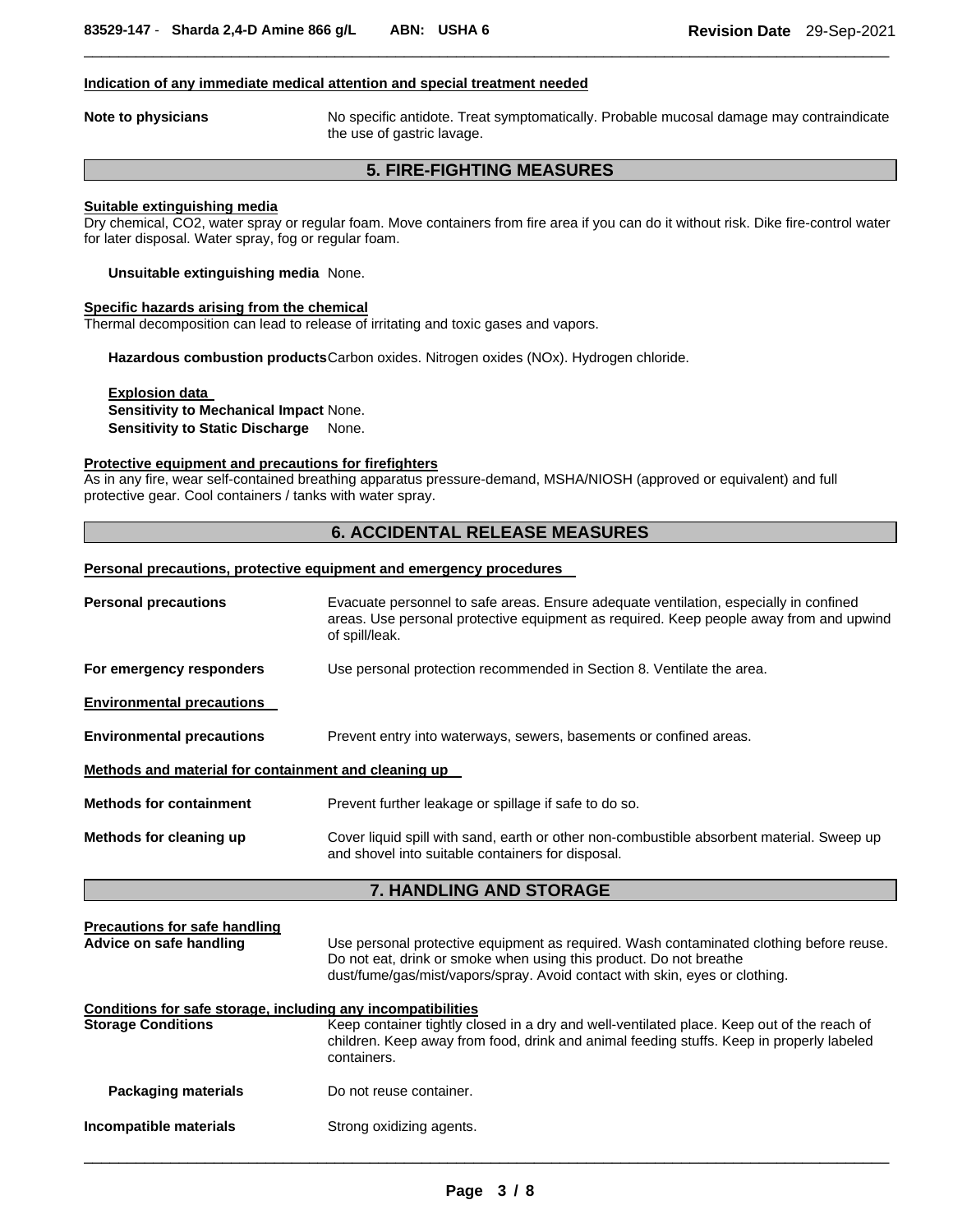## **8. EXPOSURE CONTROLS/PERSONAL PROTECTION**

\_\_\_\_\_\_\_\_\_\_\_\_\_\_\_\_\_\_\_\_\_\_\_\_\_\_\_\_\_\_\_\_\_\_\_\_\_\_\_\_\_\_\_\_\_\_\_\_\_\_\_\_\_\_\_\_\_\_\_\_\_\_\_\_\_\_\_\_\_\_\_\_\_\_\_\_\_\_\_\_\_\_\_\_\_\_\_\_\_\_\_\_\_

| <b>Control parameters</b>                                             |                                                                                                                                                                                                                                                                                                                                                                                                |
|-----------------------------------------------------------------------|------------------------------------------------------------------------------------------------------------------------------------------------------------------------------------------------------------------------------------------------------------------------------------------------------------------------------------------------------------------------------------------------|
| <b>Exposure Guidelines</b>                                            | This product, as supplied, does not contain any hazardous materials with occupational<br>exposure limits established by the region specific regulatory bodies.                                                                                                                                                                                                                                 |
| Appropriate engineering controls<br><b>Engineering Controls</b>       | Ensure adequate ventilation, especially in confined areas. And. Showers. Eyewash<br>stations. Ventilation systems.                                                                                                                                                                                                                                                                             |
| Individual protection measures, such as personal protective equipment |                                                                                                                                                                                                                                                                                                                                                                                                |
| Eye/face protection                                                   | Wear safety glasses with side shields (or goggles).                                                                                                                                                                                                                                                                                                                                            |
| Skin and body protection                                              | Wear suitable protective clothing. Wear protective butyl rubber gloves. Protective shoes or<br>boots.                                                                                                                                                                                                                                                                                          |
| <b>Respiratory protection</b>                                         | Ensure adequate ventilation, especially in confined areas. If exposure limits are exceeded<br>or irritation is experienced, NIOSH/MSHA approved respiratory protection should be worn.<br>Positive-pressure supplied air respirators may be required for high airborne contaminant<br>concentrations. Respiratory protection must be provided in accordance with current local<br>regulations. |
| <b>General Hygiene Considerations</b>                                 | When using do not eat, drink or smoke. Regular cleaning of equipment, work area and<br>clothing is recommended. Avoid contact with skin, eyes or clothing. Wash hands thoroughly<br>after handling. Keep away from food, drink and animal feeding stuffs. Wash contaminated<br>clothing before reuse.                                                                                          |

## **9. PHYSICAL AND CHEMICAL PROPERTIES**

| Information on basic physical and chemical properties |                                  |                       |                          |
|-------------------------------------------------------|----------------------------------|-----------------------|--------------------------|
| <b>Physical state</b>                                 | liquid                           |                       |                          |
| Appearance                                            | clear liquid                     | Odor                  | Characteristic           |
| <b>Color</b>                                          | light yellow                     | <b>Odor threshold</b> | No information available |
| <b>Property</b>                                       | <b>Values</b>                    | Remarks • Method      |                          |
| рH                                                    | 6.86                             | solution (1 %)        |                          |
| Melting point / freezing point                        | No information available         |                       |                          |
| Boiling point / boiling range                         | No information available         |                       |                          |
| <b>Flash point</b>                                    | 100 °C $/$ > 212<br>°F<br>$\geq$ | Seta Closed Cup       |                          |
| <b>Evaporation rate</b>                               | No information available         |                       |                          |
| Flammability (solid, gas)                             | No information available         |                       |                          |
| <b>Flammability Limit in Air</b>                      |                                  |                       |                          |
| <b>Upper flammability limit:</b>                      | No information available         |                       |                          |
| Lower flammability limit:                             | No information available         |                       |                          |
| Vapor pressure                                        | $\sim$ 0 mmHq                    | @ 20 °C               |                          |
| <b>Vapor density</b>                                  | No information available         |                       |                          |
| <b>Relative density</b>                               | 1.24148 g/mL                     |                       |                          |
| <b>Water solubility</b>                               | dispersible                      |                       |                          |
| Solubility in other solvents                          | No information available         |                       |                          |
| <b>Partition coefficient</b>                          | No information available         |                       |                          |
| <b>Autoignition temperature</b>                       | No information available         |                       |                          |
| <b>Decomposition temperature</b>                      | No information available         |                       |                          |
| <b>Kinematic viscosity</b>                            | No information available         |                       |                          |
| <b>Dynamic viscosity</b>                              | No information available         |                       |                          |
| <b>Explosive properties</b>                           | Not an explosive                 |                       |                          |
| <b>Oxidizing properties</b>                           | Not applicable                   |                       |                          |
| <b>Other Information</b>                              |                                  |                       |                          |
| Softening point                                       | No information available         |                       |                          |
| Molecular weight                                      | No information available         |                       |                          |
| <b>VOC Content (%)</b>                                | No information available         |                       |                          |
| <b>Density</b>                                        | No information available         |                       |                          |
| <b>Bulk density</b>                                   | No information available         |                       |                          |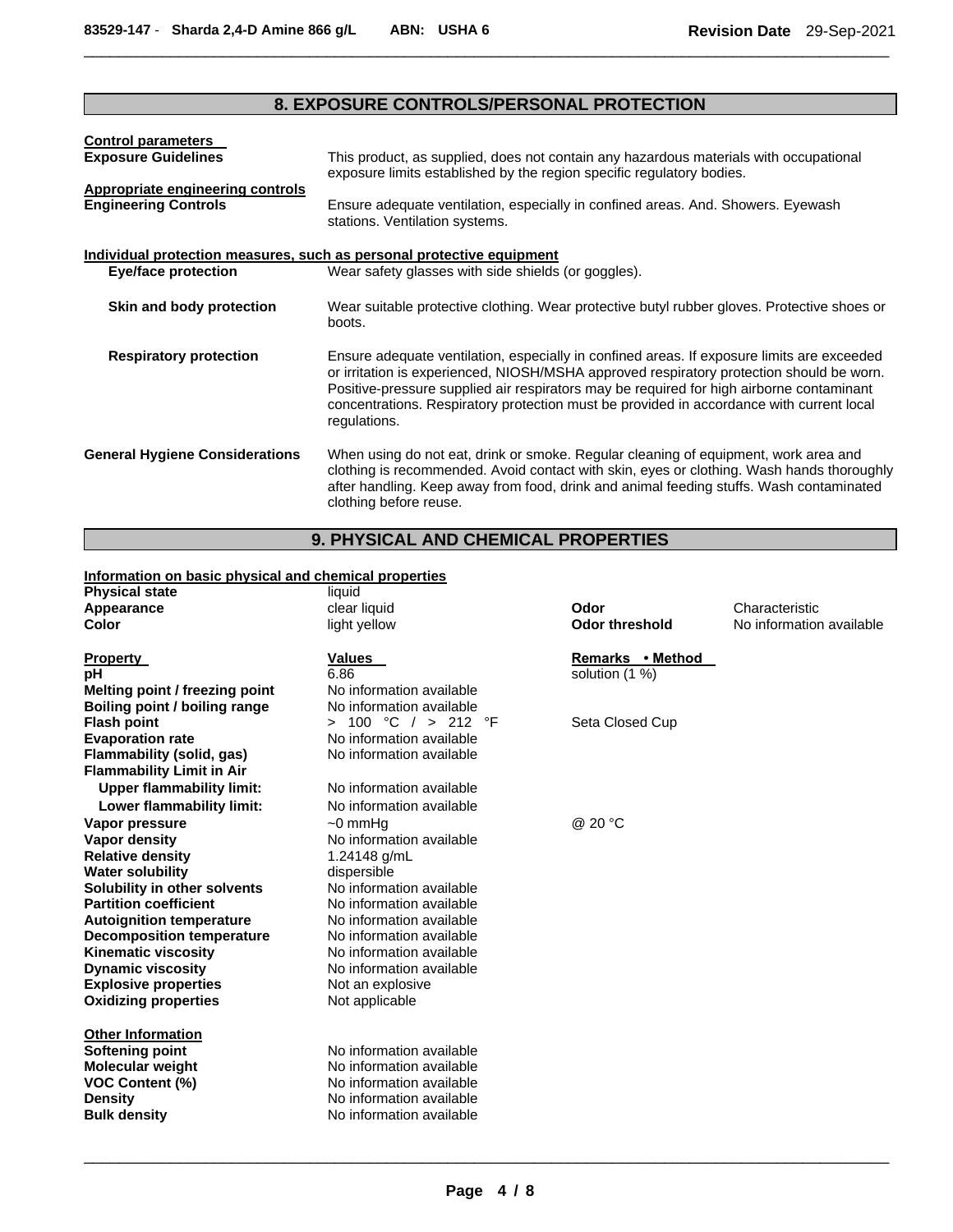## **10. STABILITY AND REACTIVITY**

\_\_\_\_\_\_\_\_\_\_\_\_\_\_\_\_\_\_\_\_\_\_\_\_\_\_\_\_\_\_\_\_\_\_\_\_\_\_\_\_\_\_\_\_\_\_\_\_\_\_\_\_\_\_\_\_\_\_\_\_\_\_\_\_\_\_\_\_\_\_\_\_\_\_\_\_\_\_\_\_\_\_\_\_\_\_\_\_\_\_\_\_\_

**Reactivity**  No data available

**Chemical stability** Stable under recommended storage conditions. **Possibility of Hazardous Reactions** None under normal processing. **Conditions to avoid** Elevated Temperature. Storage near to reactive materials. **Incompatible materials** Strong oxidizing agents. **Hazardous Decomposition Products**

Thermal decomposition can lead to release of irritating and toxic gases and vapors. Carbon oxides. Nitrogen oxides (NOx). Hydrogen chloride.

## **11. TOXICOLOGICAL INFORMATION**

## **Information on likely routes of exposure**

| <b>Product Information</b> | Acute Oral LD50 (rat): 1000 mg/kg<br>Acute Dermal LD50 (rabbit): > 2000 mg/kg<br>Eye Irritation (rabbit): Irritant.<br>Skin Irritation (rabbit): Not an irritant.<br>Inhalation LC50 (rat): $>$ 5.06 mg/L (4 HR)<br>Skin Sensitization (guinea pig): Not a sensitizer<br>Ames Mutagenicity: Not a mutagen |
|----------------------------|-----------------------------------------------------------------------------------------------------------------------------------------------------------------------------------------------------------------------------------------------------------------------------------------------------------|
| <b>Inhalation</b>          | Based on available data, the classification criteria are not met.                                                                                                                                                                                                                                         |
| Eye contact                | Irritating to eyes.                                                                                                                                                                                                                                                                                       |
| <b>Skin contact</b>        | Based on available data, the classification criteria are not met. Repeated or prolonged<br>contact may cause allergic reactions in very susceptible persons.                                                                                                                                              |
| Ingestion                  | Harmful if swallowed.                                                                                                                                                                                                                                                                                     |

| <b>Chemical Name</b>                  | Oral LD50            | <b>Dermal LD50</b>       | <b>Inhalation LC50</b> |
|---------------------------------------|----------------------|--------------------------|------------------------|
| 2,4-D dimethylamine salt<br>2008-39-1 | (Rat)<br>= 625 mg/kg | (Rabbit)<br>= 2115 mg/kg |                        |
| Other ingredients                     | > 90 mL/kg<br>(Rat)  |                          |                        |

## **Information on toxicological effects**

**Symptoms May cause redness and tearing of the eyes.** 

## **Delayed and immediate effects as well as chronic effects from short and long-term exposure**

| <b>Sensitization</b>                                           | Based on available data, the classification criteria are not met. Repeated or prolonged<br>contact may cause allergic reactions in very susceptible persons. |
|----------------------------------------------------------------|--------------------------------------------------------------------------------------------------------------------------------------------------------------|
| Germ cell mutagenicity                                         | Based on available data, the classification criteria are not met.                                                                                            |
| Carcinogenicity                                                | Based on available data, the classification criteria are not met.                                                                                            |
| <b>Reproductive toxicity</b>                                   | Based on available data, the classification criteria are not met.                                                                                            |
| <b>STOT - single exposure</b>                                  | Based on available data, the classification criteria are not met.                                                                                            |
| <b>STOT - repeated exposure</b><br><b>Target Organ Effects</b> | Based on available data, the classification criteria are not met.<br>Central nervous system, Eyes, Respiratory system, Skin.                                 |
| <b>Aspiration hazard</b>                                       | Based on available data, the classification criteria are not met.                                                                                            |

## **Numerical measures of toxicity - Product Information**

Refer to product information above.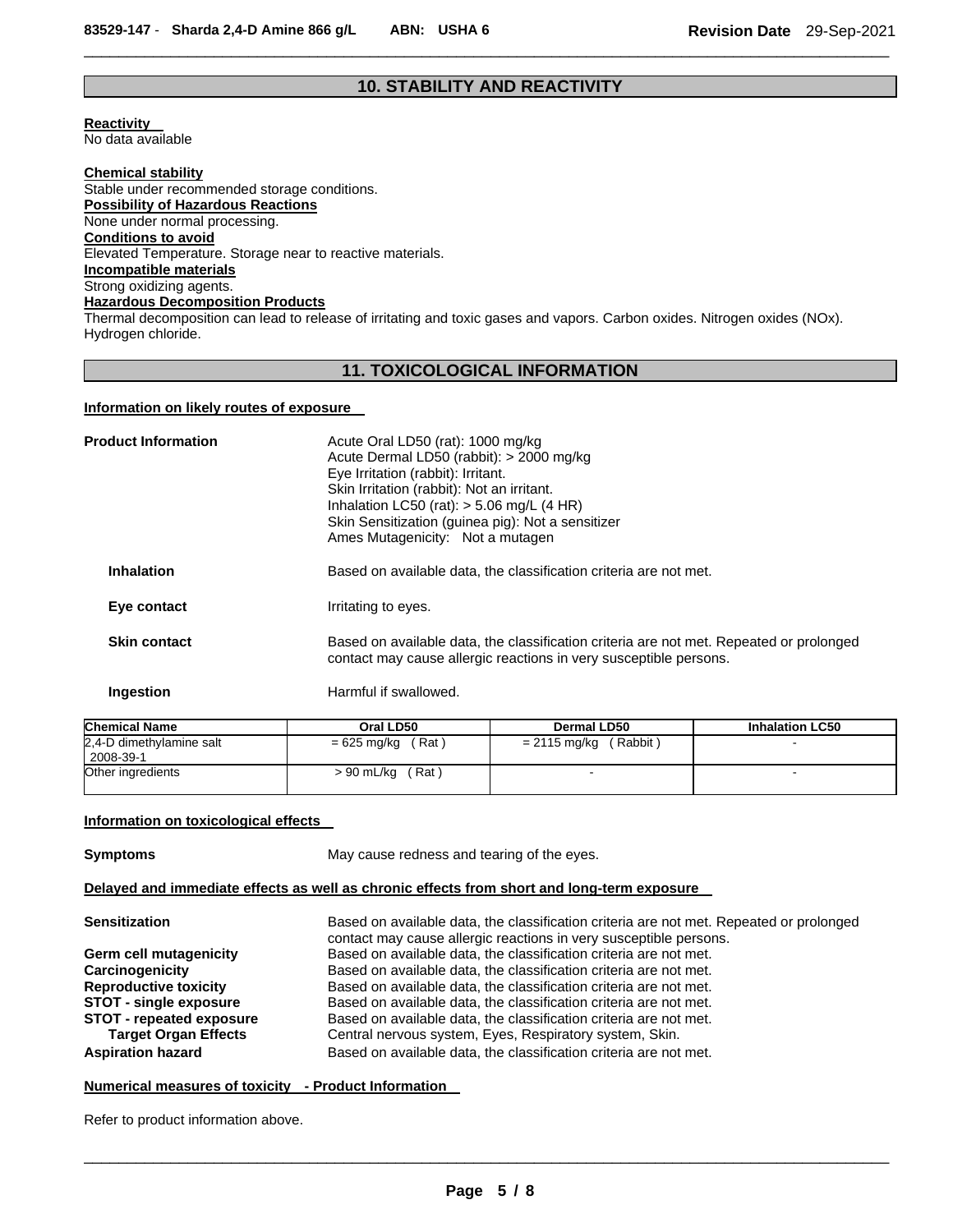## **12. ECOLOGICAL INFORMATION**

\_\_\_\_\_\_\_\_\_\_\_\_\_\_\_\_\_\_\_\_\_\_\_\_\_\_\_\_\_\_\_\_\_\_\_\_\_\_\_\_\_\_\_\_\_\_\_\_\_\_\_\_\_\_\_\_\_\_\_\_\_\_\_\_\_\_\_\_\_\_\_\_\_\_\_\_\_\_\_\_\_\_\_\_\_\_\_\_\_\_\_\_\_

## **Ecotoxicity**

Toxic to aquatic life with long lasting effects

| <b>Chemical Name</b>     | Algae/aguatic plants | ™ish                           | Crustacea |
|--------------------------|----------------------|--------------------------------|-----------|
| 2.4-D dimethylamine salt |                      | 326: 96 h Cyprinus carpio mg/L |           |
| 2008-39-1                |                      | LC50 static                    |           |

## **Persistence and degradability**

Not readily biodegradable.

#### **Bioaccumulation**

Not likely to bioaccumulate.

#### **Other adverse effects**

This mixture contains no substance considered to be persistent, bioaccumulating nor toxic (PBT)

|                                                 | <b>13. DISPOSAL CONSIDERATIONS</b>                                                                                                                                                                                                                                                                    |  |
|-------------------------------------------------|-------------------------------------------------------------------------------------------------------------------------------------------------------------------------------------------------------------------------------------------------------------------------------------------------------|--|
| <b>Waste treatment methods</b>                  |                                                                                                                                                                                                                                                                                                       |  |
| <b>Disposal of wastes</b>                       | Disposal should be in accordance with applicable regional, national and local laws and<br>regulations. Contact your State Pesticide or Environmental Control Agency, or the<br>Hazardous Waste Representative at the nearest EPA Regional Office for guidance on<br>proper disposal of waste product. |  |
| <b>Contaminated packaging</b>                   | Disposal should be in accordance with applicable regional, national and local laws and<br>regulations. Consult product label for additional information. Do not reuse container.                                                                                                                      |  |
|                                                 | <b>14. TRANSPORT INFORMATION</b>                                                                                                                                                                                                                                                                      |  |
| DOT                                             | Not Regulated (Single Container < RQ)                                                                                                                                                                                                                                                                 |  |
|                                                 | This product is regulated by US DOT when shipped in single containers with a net weight of<br>143 lbs. or greater with the following description: RQ; UN3082; Environmentally<br>Hazardous Substance, Liquid, NOS (2,4-D dimethylamine salt); 9; III                                                  |  |
| TDG                                             | Not regulated                                                                                                                                                                                                                                                                                         |  |
| <b>IATA</b>                                     |                                                                                                                                                                                                                                                                                                       |  |
| UN/ID no                                        | <b>UN3082</b>                                                                                                                                                                                                                                                                                         |  |
| Proper shipping name                            | Environmentally hazardous substance, liquid, n.o.s.                                                                                                                                                                                                                                                   |  |
| <b>Hazard Class</b><br><b>Packing Group</b>     | 9<br>$\mathbf{III}$                                                                                                                                                                                                                                                                                   |  |
| <b>ERG Code</b>                                 | 9L                                                                                                                                                                                                                                                                                                    |  |
| <b>Special Provisions</b>                       | A97, A158, A197                                                                                                                                                                                                                                                                                       |  |
| <b>Description</b>                              | UN3082, Environmentally hazardous substance, liquid, n.o.s. (2,4-D dimethylamine salt), 9,<br>Ш                                                                                                                                                                                                       |  |
| <b>IMDG</b>                                     |                                                                                                                                                                                                                                                                                                       |  |
| UN/ID no                                        | <b>UN3082</b>                                                                                                                                                                                                                                                                                         |  |
| Proper shipping name                            | Environmentally hazardous substance, liquid, n.o.s.                                                                                                                                                                                                                                                   |  |
| <b>Hazard Class</b>                             | 9                                                                                                                                                                                                                                                                                                     |  |
| <b>Packing Group</b>                            | Ш                                                                                                                                                                                                                                                                                                     |  |
| EmS-No                                          | F-A, S-F                                                                                                                                                                                                                                                                                              |  |
| <b>Special Provisions</b><br><b>Description</b> | 274, 335, 969<br>UN3082, Environmentally hazardous substance, liquid, n.o.s. (2,4-D dimethylamine salt), 9,<br>Ш                                                                                                                                                                                      |  |
|                                                 | <b>15. REGULATORY INFORMATION</b>                                                                                                                                                                                                                                                                     |  |
| <b>International Inventories</b>                |                                                                                                                                                                                                                                                                                                       |  |
| TSCA                                            | Complies                                                                                                                                                                                                                                                                                              |  |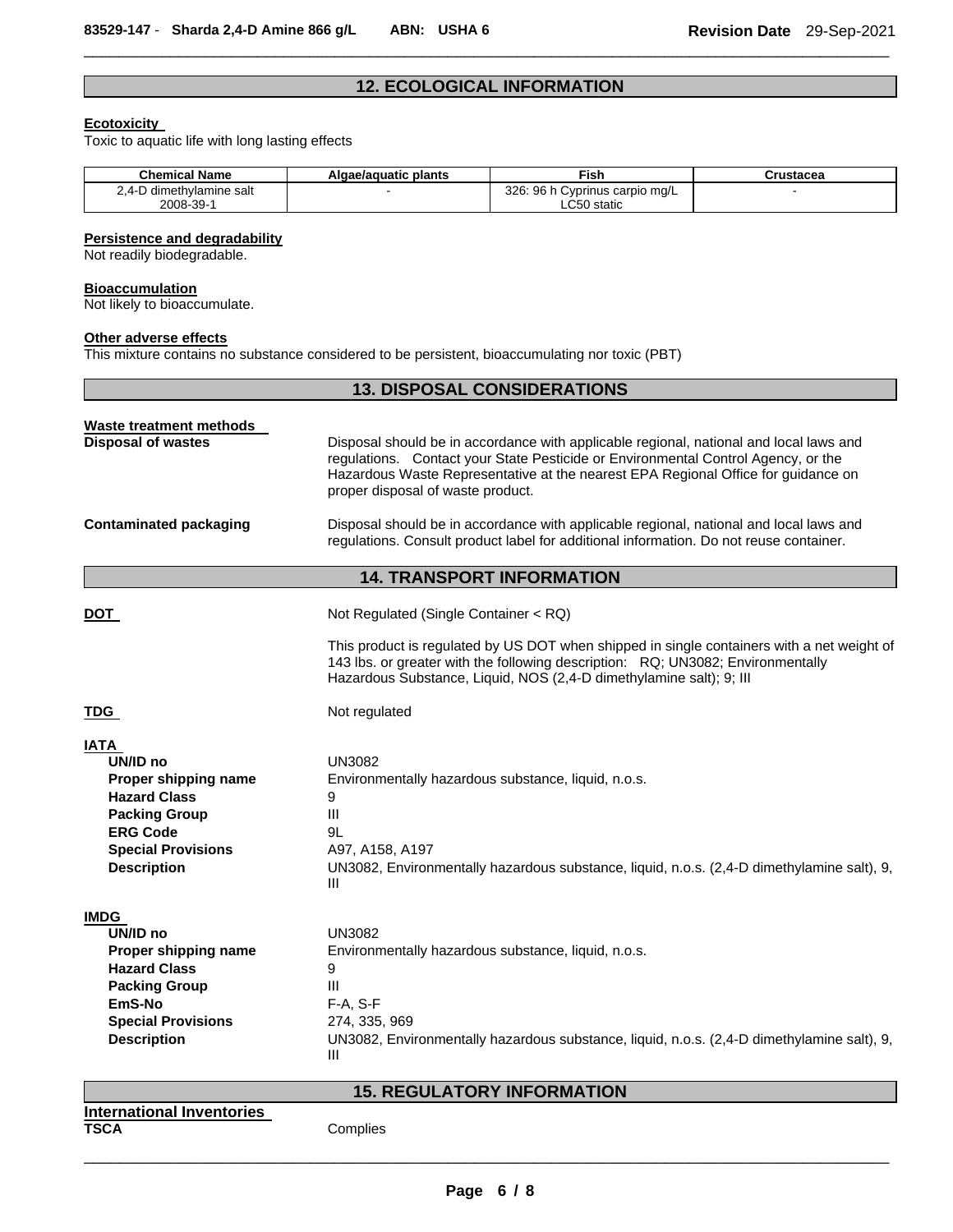| <b>DSL/NDSL</b>      | Complies |
|----------------------|----------|
| <b>EINECS/ELINCS</b> | Complies |
| IECSC                | Complies |
| KECL                 | Complies |
| <b>PICCS</b>         | Complies |
| AICS                 | Complies |

## **Legend:**

**TSCA** - United States Toxic Substances Control Act Section 8(b) Inventory **DSL/NDSL** - Canadian Domestic Substances List/Non-Domestic Substances List **EINECS/ELINCS** - European Inventory of Existing Chemical Substances/European List of Notified Chemical Substances **ENCS** - Japan Existing and New Chemical Substances **IECSC** - China Inventory of Existing Chemical Substances **KECL** - Korean Existing and Evaluated Chemical Substances **PICCS** - Philippines Inventory of Chemicals and Chemical Substances **AICS** - Australian Inventory of Chemical Substances

## **US Federal Regulations**

## **SARA 313**

Section 313 of Title III of the Superfund Amendments and Reauthorization Act of 1986 (SARA). This product does not contain any chemicals which are subject to the reporting requirements of the Act and Title 40 of the Code of Federal Regulations, Part 372 **SARA 311/312 Hazard Categories** 

\_\_\_\_\_\_\_\_\_\_\_\_\_\_\_\_\_\_\_\_\_\_\_\_\_\_\_\_\_\_\_\_\_\_\_\_\_\_\_\_\_\_\_\_\_\_\_\_\_\_\_\_\_\_\_\_\_\_\_\_\_\_\_\_\_\_\_\_\_\_\_\_\_\_\_\_\_\_\_\_\_\_\_\_\_\_\_\_\_\_\_\_\_

| Acute health hazard               | Yes |
|-----------------------------------|-----|
| <b>Chronic Health Hazard</b>      | N٥  |
| <b>Fire hazard</b>                | Nο  |
| Sudden release of pressure hazard | Nο  |
| <b>Reactive Hazard</b>            | Nο  |

## **CWA (Clean Water Act)**

This product does not contain any substances regulated as pollutants pursuant to the Clean Water Act (40 CFR 122.21 and 40 CFR 122.42)

## **CERCLA**

This material, as supplied, contains one or more substances regulated as a hazardous substance under the Comprehensive Environmental Response Compensation and Liability Act (CERCLA) (40 CFR 302)

| Chemical Name            | Hazardous Substances RQs | <b>CERCLA/SARA RQ</b> | <b>Reportable Quantity (RQ)</b> |
|--------------------------|--------------------------|-----------------------|---------------------------------|
| 2.4-D dimethylamine salt | 100 lb                   |                       | RQ 100 lb final RQ              |
| 2008-39-1                |                          |                       | RQ 45.4 kg final RQ             |

## **US State Regulations**

## **California Proposition 65**

This product does not contain any Proposition 65 chemicals

## **U.S. State Right-to-Know Regulations**

| <b>Chemical Name</b> | <b>New Jersey</b> | ssachusetts<br>Ma: | าทรงIvania |
|----------------------|-------------------|--------------------|------------|
| Other<br>ingredients |                   |                    |            |

## **U.S. EPA Label Information**

**EPA Pesticide Registration Number** 83529-147

## **EPA Statement**

This chemical is a pesticide product registered by the Environmental Protection Agency and is subject to certain labeling requirements under federal pesticide law. These requirements differ from the classification criteria and hazard information required for safety data sheets, and for workplace labels of non-pesticide chemicals. Following is the hazard information as required on the pesticide label:

## **Difference between SDS and EPA Pesticide label**

WARNING: May be fatal if swallowed. Causes substantial but temporary eye injury. Harmful if absorbed through the skin. Do not get in eyes, on skin, or on clothing. Wash thoroughly with soap and water after handling and before eating, drinking, chewing gum, using tobacco, or using the toilet. Remove and wash contaminated clothing before reuse.